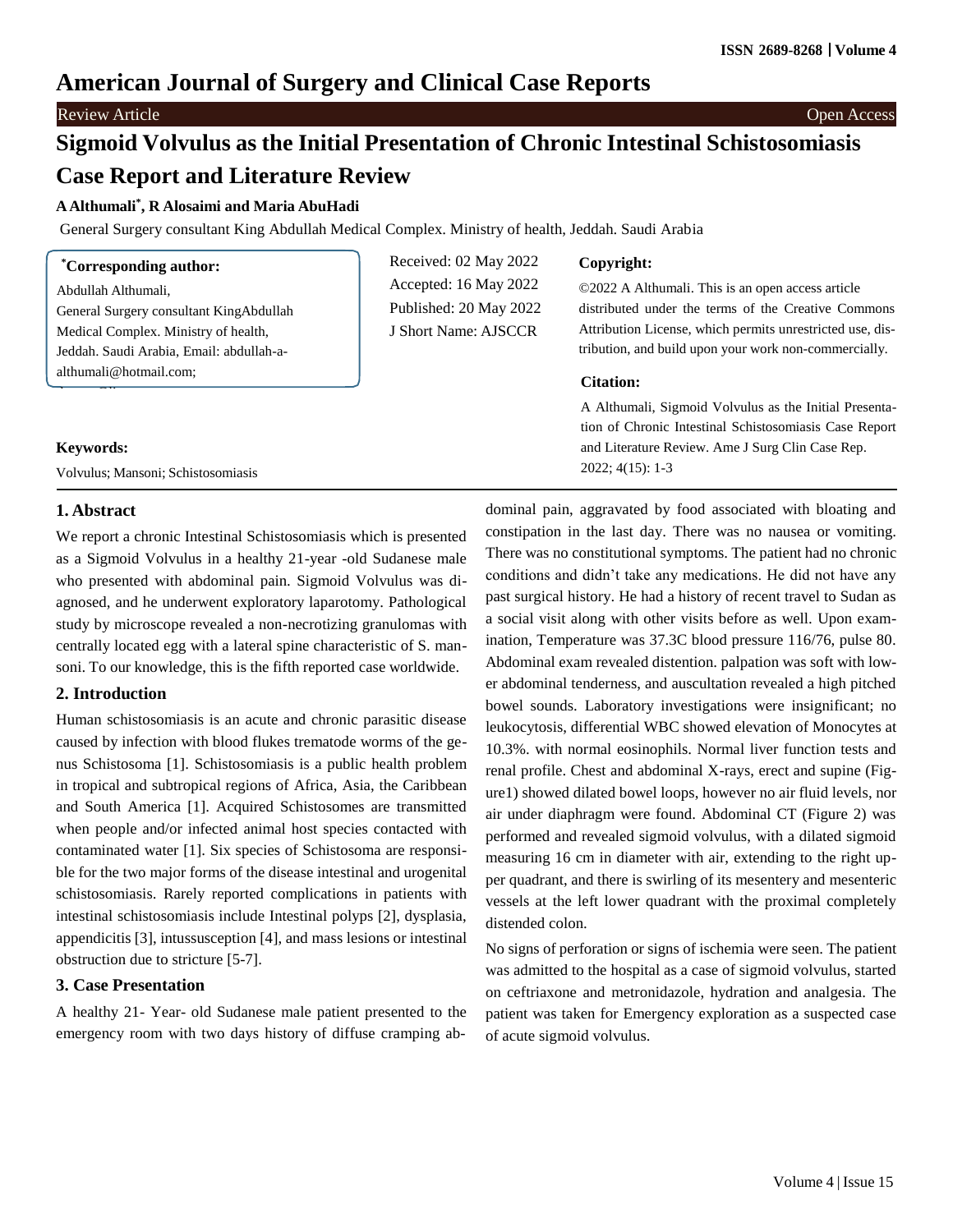

**Figure 1**: Showed dilated bowel loops.



**Figure 2**: An abdominal computed tomography (CT)scan without contrast Computed tomography of the abdomen and pelvis showing the site of mesenteric twist with swirling of blood vessels (blue arrow), consistent with volvulus (whirl sign ).

#### **4. Surgical Findings**

A long dilated sigmoid volvulus was found. The colon looked healthy, pinkish in color, with no signs of necrosis. No other pathology was found during exploration. Detorsion was done, followed by sigmoidectomy, with trans-anal end-to-end primary anastomosis using circular stapler. A resection of around 40 cm, including the affected segment, was performed and sent to the pathology department for further examination.

#### **5. Pathology Finding**

Macroscopic examination showed a colon resection of 40 cm, including 19 cm with thinning of the mucosa, colonic diameter up to 14 cm, and a wall thickness down to 3 mm. Microscopic examination included Underlying the submucosa and tunica muscularis, non-necrotizing granulomas were found (Figure 3). A centrally located egg with a lateral spine characteristic of S. Mansoni was found (Figure 4). A diagnosis of chronic intestinal S. Mansoni infestation was made, and no other cause of sigmoid volvulus was found. Upon histopathology findings of the resected sigmoid colon, transmural granulomatous inflammation consistent with chronic intestinal Schistosomiasis was seen.



**Figure 3**: Showed Multinucleated giant cells forming non-necrotizing granulomas are also seen within the submucosa (black arrow). The center of the granulomas shows calcified ova of the S. mansoni parasite (red arrow).



**Figure 4**: Showed a centrally located egg with a lateral spine characteristic of S. mansoni.